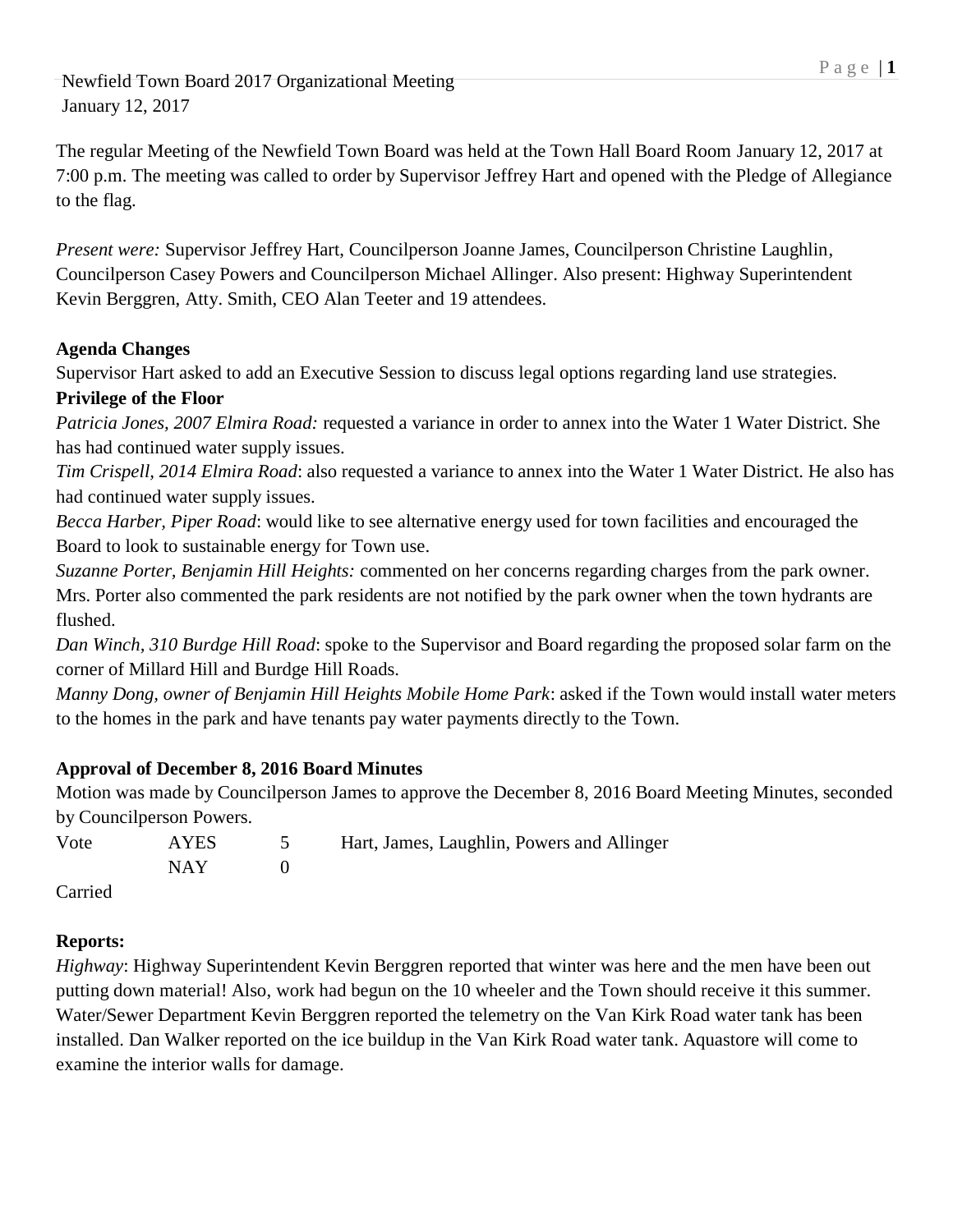*Code Enforcement*: Code Enforcement Officer Alan Teeter reported permits and checks had been received from Delaware River Solar for 5 solar arrays. Mr. Teeter stated he would not approve the permits until the PILOT was approved by TCAD.

*Recreation*: Recreation Director Reid Hoskins was absent; Supervisor Hart read the monthly report. *Planning Board*: Supervisor Hart reviewed the progress taken with the Planning Board and Town Board Members joint meeting regarding a Site Plan Review Local Law. Dan Walker reviewed what the Town of Enfield Planning Board was doing regarding solar permits.

*Ad Hoc Park Committee*: Supervisor Hart commented that the original proposed site was going to be surveyed in the future.

*Tompkins County Legislature Report*: Newfield Representative David McKenna was absent.

*Supervisor*: Supervisor Hart reported the Town Board and the Planning Board were working together to entertain Local Laws regarding Site Plan Review and Sub Division. Supervisor Hart stated Newfield was using the Town of Enfield's Site Plan Review Local Law as its model. Atty. Smith added 5 permit applications had been received from Delaware River Solar for 5 solar array projects on Millard Hill Road. Atty. Smith added that the Town had responded to DRS when notice was given of the projects, that it would require a PILOT (payment in lieu of taxes) agreement. DRS are requesting a 25 year PILOT agreement, a longer period than normally allowed by Real Property Tax Law. Tompkins County Industrial Development Agency has agreed to become the lead agency regarding extending the PILOT agreement and the SEQR. A Public Hearing will be set for public input in the near future regarding Millard 1, 2 and 3 projects. Terry Carrol from Cornell Cooperative Extension spoke to the Board regarding opting out and the use of PILOT agreements.

*EMC*:Michelle Henry reported on Snowmobile trail grooming throughout New York State and energy smart meter installations in Tompkins County.

## **New Business**

*A. Discussion and action regarding Resolution No. 1-2017*

#### **RESOLUTION NO.-1 2017 ANNUAL AUTHORIZATIONS**

- 1. Official meeting dates for the Town Board Business Meetings will the second Thursday of each month at 7:00PM, Regular Board Meetings, if needed, will be held on the fourth Thursday at 7:00PM.
- 2. Town officials will be reimbursed for all necessary expenses when on Town Business. Mileage rate for use of personal vehicles to be set at \$ .53.5 cents per mile.
- 3. Highway Department workers, Deputy Highway Superintendent, Deputy Clerk and Bookkeeper shall be paid weekly. Elected officials and all other Town employees shall be paid Bi-weekly every other Friday.
- 4. The Highway Dept. is authorized to perform in-kind services for the Newfield School District, fuel costs shall be reimbursed by the District to the Town.
- 5. Highway Superintendent to purchase salt, gas, diesel fuel, and tires on state or county bid.
- 6. The Town Clerk shall submit for payment all time sensitive recurring expenses, such as utility bills, if payable due date is prior to the regular monthly Board Meeting. These paid bills to be included in the Monthly Abstract.
- 7. Alan Teeter is appointed Enforcement Officer at \$18.40 per hour not to exceed \$20,000.00.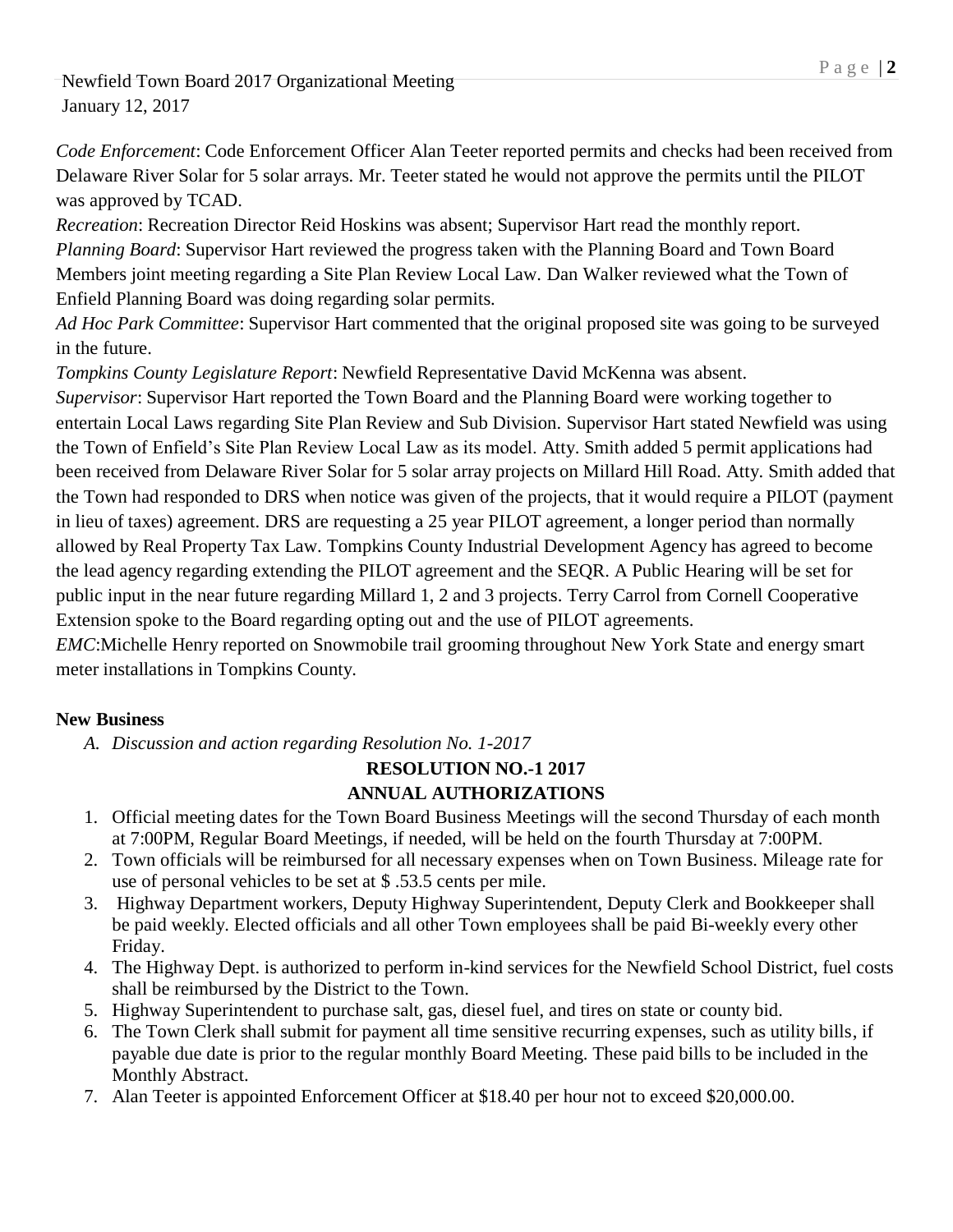- 8. Water and Sewer Billing Clerk shall be Karen Kenerson at an annual salary of \$1,645.00 per year.
- 9. Tax Collector shall be Karen Kenerson.
- 10. Youth Recreation Director shall be Reid Hoskins and shall be paid \$15.28 per hour not to exceed \$12,000.00.
- 11. Water/Sewer Supervisor will be Kevin Berggren at \$15,747.00 per year.
- 12. Steven Maki will be Highway Water/Sewer Worker MEO at an additional \$.50 per hour.
- 13. Brandee Berggren shall provide cleaning services at an annual rate of \$3,000.00.
- 14. The Court Clerk shall be paid \$14.31 per hour not to exceed \$26,000.00.
- 15. Jenny Rumsey shall be appointed the School Crossing Guard at an hourly rate of \$9.18 per hour not to exceed \$3,536.00.
- 16. The Deputy Town Clerk shall be paid \$14.50 per hour not to exceed \$20,128.00.
- 17. The Supervisor's Bookkeeper shall be paid \$20.06 per hour not to exceed \$15,000.00.
- 18. The Supervisor's Secretary shall be paid \$13.89 per hour not to exceed \$4,000.00.
- 19. Highway Superintendent's Secretary shall be paid \$13.89 per hour not to exceed \$3,270.00
- 20. Bookkeeper to be in charge of employee's benefits including writing notification to employees in respect to NYS Retirement System.
- 21. Alan Chaffee to be the Town Historian
- 22. The Town Clerk shall record and keep minutes to all Board Business and Regular meetings.
- 23. Deputy Town Supervisor shall be Councilperson Christine Laughlin with check signing privileges for all accounts in the absence of the Town Supervisor.

Motion was made by Councilperson Powers to approve Resolution No. 1 - 2017, seconded by Councilperson Allinger.

Discussion: Councilperson James offered a friendly amendment to line 15. To increase the School Crossing Guard hourly rate to \$9.75 not to exceed \$3,614.00, seconded by Councilperson Allinger.

| Vote                        | AYES  | Hart, James, Laughlin, Powers and Allinger |
|-----------------------------|-------|--------------------------------------------|
|                             | NAY 1 |                                            |
| $\sim$ $\sim$ $\sim$ $\sim$ |       |                                            |

Carried

Motion was made by Councilperson Laughlin to approve revised Resolution No. 1 - 2017, seconded by Councilperson Powers.

| Vote | AYES  | Hart, James, Laughlin, Powers and Allinger |
|------|-------|--------------------------------------------|
|      | NAY 1 |                                            |
|      |       |                                            |

Carried

*B. Discussion and action regarding Resolution No. 2-2017*

## **RESOLUTION NO. 2-2017**

To Hold a Public Hearing to Rescind Local Law No. 5-2016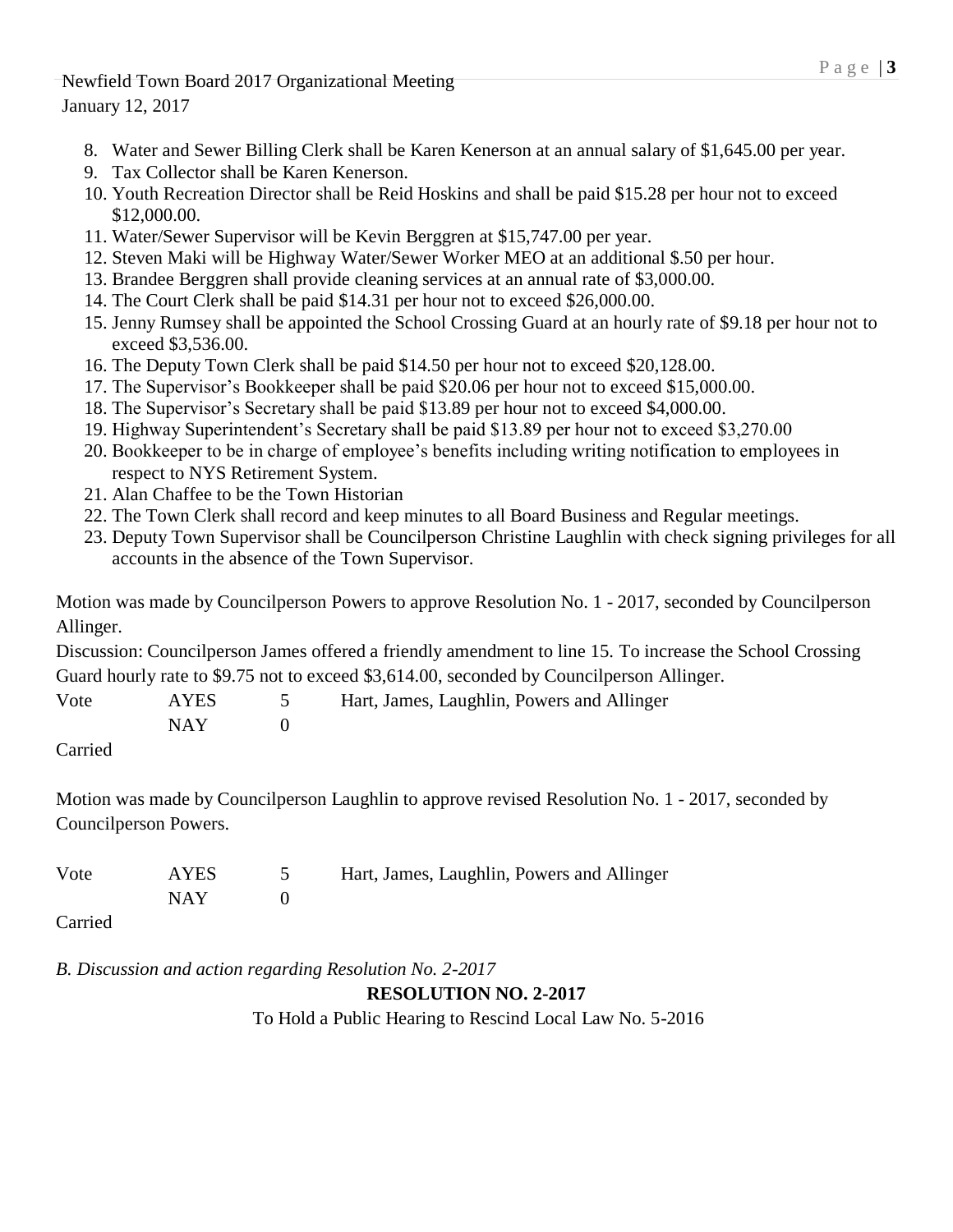**WHEREAS**, according to New York State General Municipal Law 3-R(5), if a town government decides to adopt a town budget with a property tax levy that exceeds the level set by the State, the town government must pass a local law to override that cap; and

**WHEREAS**, adopting said local law is not predictive of the final tax levy but will provide the Newfield Town Board flexibility to exceed the Property Tax Cap if it is deemed necessary;

**WHEREAS**, the Town Board adopted a budget that does not exceed the 2017 tax cap requirement for the Town

**NOW THERE BE IT RESOLVED**, that a public hearing be held before the Town Board at the Newfield Town all on January 26, 2017 at 7:00PM concerning Local Law #1 2017 Local Law repealing the Tax levy Limit for Fiscal Year 2017. At such time and place all persons interested in the subject matter will be heard concerning the same.

**RESOLVED FUTHER**, that the Town Clerk is hereby authorized and directed to place proper notice of such public hearing in the official newspaper of the Town and to post the same in accordance with Law.

SEQR ACTION: TYPE II-20

*Tompkins County*

Motion was made by Councilperson James to approve revised Resolution No. 2 - 2017, seconded by Councilperson Laughlin. Vote AYES 5 Hart, James, Laughlin, Powers and Allinger NAY 0 Carried

*C. Discussion and action regarding Resolution No. 3-2017 regarding reporting appointed positions to* 

**Resolution No. 3-2017** Appointed positions

**Whereas** Tompkins County Personnel Dept. has requested a listing of all appointed personnel for 2017 with Title, Full or Part-time employee, Retirement number if applicable, Salary and position classification, such as Board appointed resolution or CSEA.

**Therefore Be It Resolved**, the following positions are approved by the Newfield Town Board.

NB 1/3/2017

**Town of Newfield, Newfield NY for Tompkins County Personnel**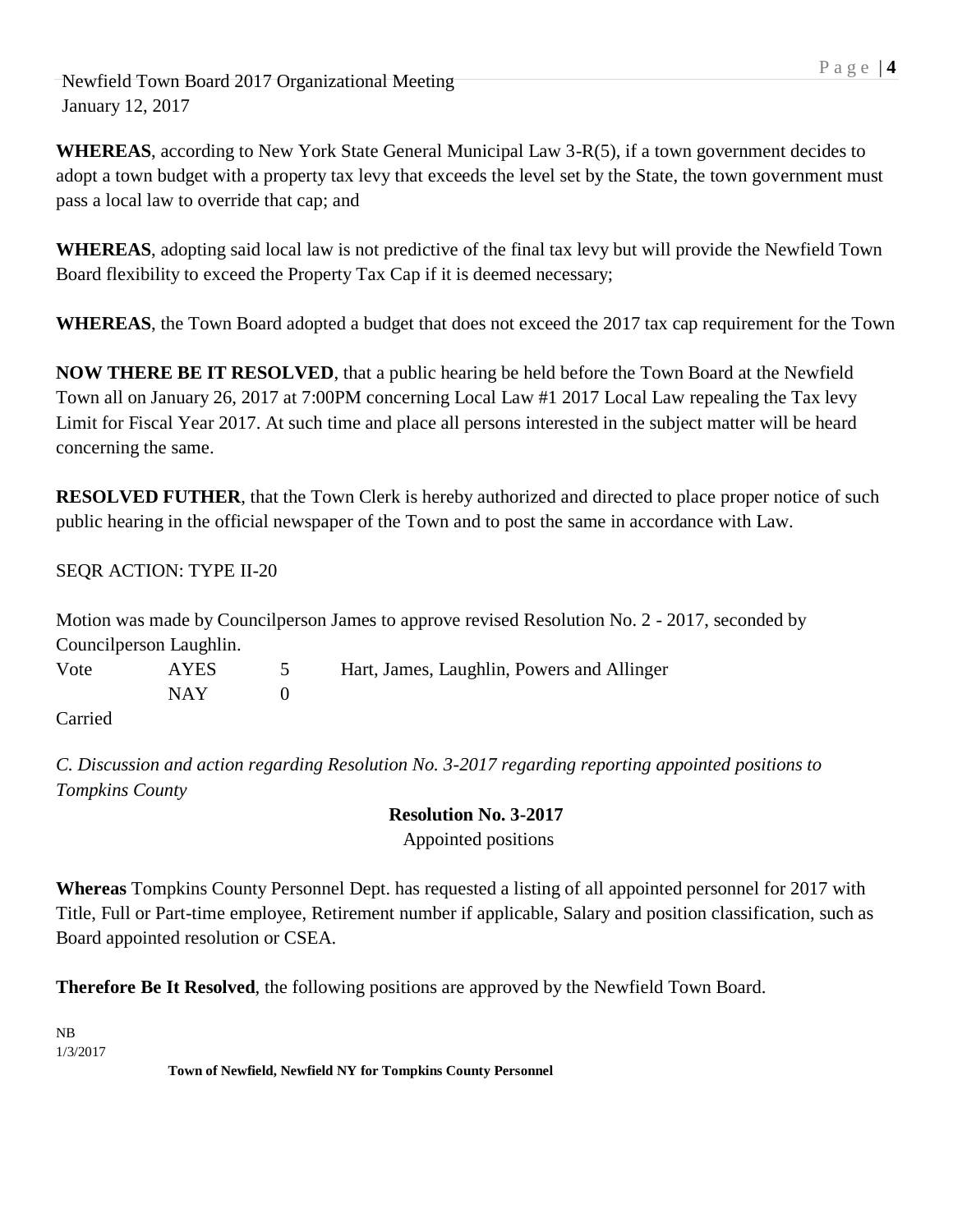|                 |               |           |                      |                               |           | <b>Retirement</b> |
|-----------------|---------------|-----------|----------------------|-------------------------------|-----------|-------------------|
| <b>Position</b> | <b>Salary</b> |           | <b>Employee Name</b> | <b>Title of Position Held</b> | FT/PT     | #                 |
| <b>Board</b>    |               |           |                      |                               |           |                   |
| Res             | \$            | 20.06     | Bennett, Nadine      | Bookkeeper to the Supervisor  | PT        |                   |
| Board           |               | 3000./per |                      |                               |           |                   |
| <b>Res</b>      | yr            |           | Berggren, Brandee    | Cleaner                       | PT        |                   |
| Board           |               |           |                      |                               |           |                   |
| Res             | \$            | 13.89     | Crance, Kathy        | Assistant to the Supervisor   | PT        |                   |
| <b>CSEA</b>     | \$            | 23.70     | Fuller, Brian        | <b>MEO</b>                    | <b>FT</b> |                   |
| <b>CSEA</b>     | \$            | 23.70     | Gatch, Paul          | <b>MEO</b>                    | FT        |                   |
| <b>Board</b>    |               |           |                      |                               |           |                   |
| <b>Res</b>      | \$            | 15.28     | Hoskins, Charles     | Director of Recreation        | PT        |                   |
| <b>CSEA</b>     | \$            | 24.76     | Maki, Steven         | MEO/Water/Sewer/main Worker   | FT        |                   |
| <b>Board</b>    |               |           |                      |                               |           |                   |
| Res             | \$            | 14.31     | Petito, John         | Court Clerk                   | PT        |                   |
| <b>CSEA</b>     | \$            | 23.70     | Redman, Sean         | <b>MEO</b>                    | <b>FT</b> |                   |
| <b>CSEA</b>     | \$            | 15.50     | Reed, Charles        | Laborer                       | <b>FT</b> |                   |
| <b>Board</b>    | \$            |           |                      |                               |           |                   |
| <b>Res</b>      | 9.75          |           | Rumsey, Jennifer     | <b>School Crossing Guard</b>  | PT        |                   |
| <b>CSEA</b>     | \$            | 23.70     | Seamon, Kenneth      | <b>MEO</b>                    | <b>FT</b> |                   |
| <b>CSEA</b>     | \$            | 23.70     | Sidle, Mark          | <b>MEO</b>                    | FT        |                   |
| <b>Board</b>    |               |           |                      |                               |           |                   |
| <b>Res</b>      | \$            | 14.50     | Smith, Linda`        | Deputy Town Clerk             | PT        |                   |
| <b>Board</b>    |               |           |                      |                               |           |                   |
| Res             | \$            | 18.40     | Teeter, Alan         | Code Enforcement              | PT        |                   |
| <b>CSEA</b>     | \$            | 24.86     | Williams, Rodney     | Deputy Town Highway Sup       | FT        |                   |

Motion was made by Councilperson Powers to approve revised Resolution No. 3 - 2017, seconded by Councilperson Allinger.

| Vote | AYES | Hart, James, Laughlin, Powers and Allinger |
|------|------|--------------------------------------------|
|      | NAY  |                                            |

Carried

*D. Discussion and approval for Supervisor to sign the 2017 agreements with Gadabout Transportation Services*

Motion was made by Councilperson James to approve the Supervisor to sign the 2017 agreement with Gadabout Transportation Services, seconded by Councilperson Powers.

| Vote    | AYES  | Hart, James, Laughlin, Powers and Allinger |
|---------|-------|--------------------------------------------|
|         | NAY 1 |                                            |
| Carried |       |                                            |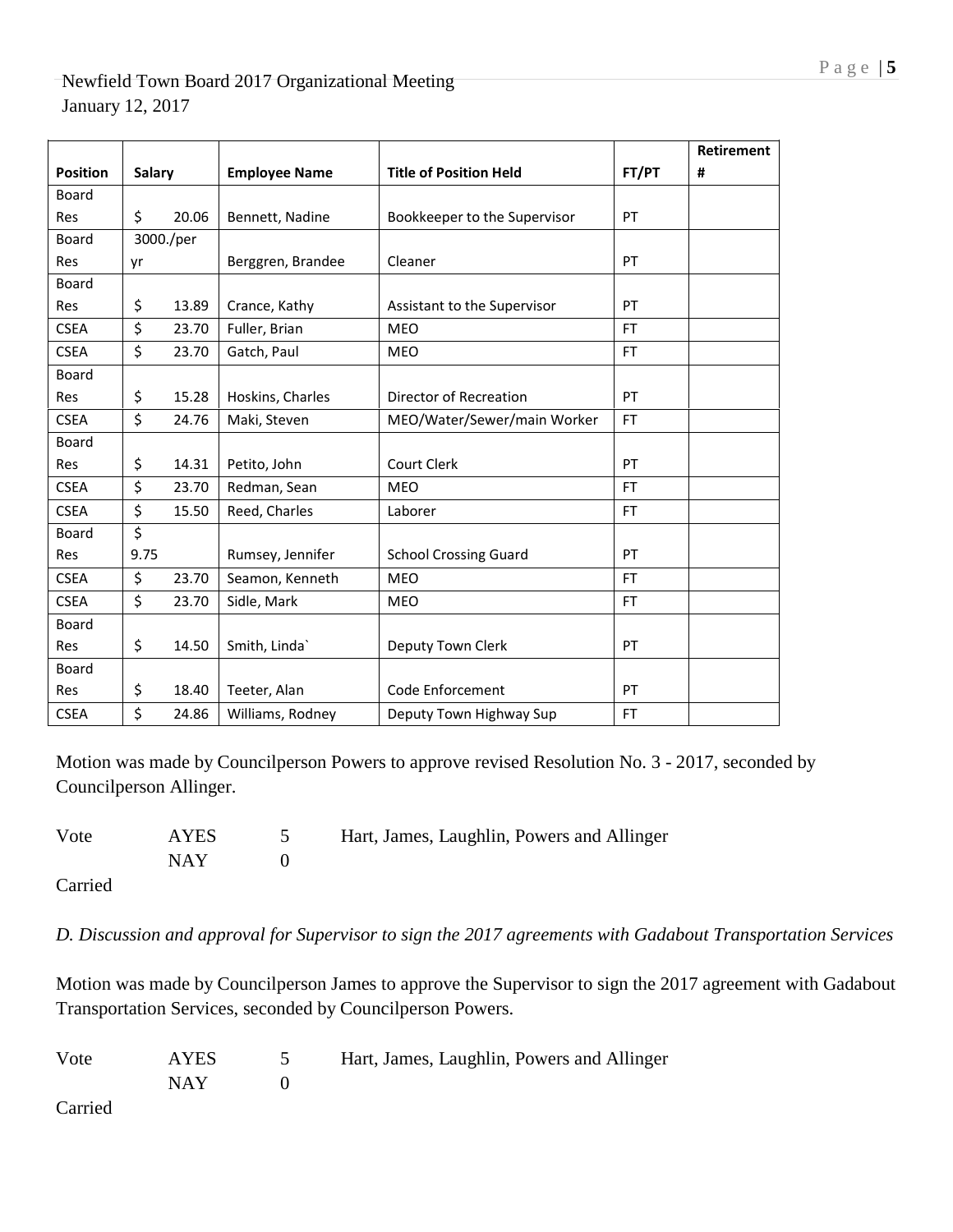*E. Discussion and approval for Supervisor to sign the 2017 agreement with the Newfield Public Library*

Motion was made by Councilperson Allinger to approve the Supervisor to sign the 2017 agreement with Newfield Public Library, seconded by Councilperson James.

| Vote                       | <b>AYES</b> | 5                | Hart, James, Laughlin, Powers and Allinger                                                               |
|----------------------------|-------------|------------------|----------------------------------------------------------------------------------------------------------|
|                            | <b>NAY</b>  | $\boldsymbol{0}$ |                                                                                                          |
| Carried                    |             |                  |                                                                                                          |
|                            |             |                  | F. Discussion and approval for Supervisor to sign the 2017 agreement with Tompkins County Soil and Water |
| Conservation               |             |                  |                                                                                                          |
|                            |             |                  | Motion was made by Councilperson Laughlin to approve the Supervisor to sign the 2017 agreement with      |
|                            |             |                  | Tompkins County Soil and Water Conservation, seconded by Councilperson Allinger.                         |
|                            |             |                  |                                                                                                          |
| Vote                       | <b>AYES</b> | 5                | Hart, James, Laughlin, Powers and Allinger                                                               |
|                            | <b>NAY</b>  | $\boldsymbol{0}$ |                                                                                                          |
| Carried                    |             |                  |                                                                                                          |
|                            |             |                  | G. Discussion and approval for Supervisor to sign the 2017 NICE Agreement                                |
|                            |             |                  | Motion was made by Councilperson James to approve the Supervisor to sign the 2017 agreement with NICE    |
|                            |             |                  | Agreement, seconded by Councilperson Powers.                                                             |
|                            |             |                  |                                                                                                          |
| Vote                       | <b>AYES</b> | 5                | Hart, James, Laughlin, Powers and Allinger                                                               |
|                            | <b>NAY</b>  | $\boldsymbol{0}$ |                                                                                                          |
| Carried                    |             |                  |                                                                                                          |
|                            |             |                  | H. Discussion and approval for Supervisor to sign the 2017 Senior Citizens Agreement                     |
|                            |             |                  | Motion was made by Councilperson Laughlin to approve the Supervisor to sign the 2017 agreement with      |
|                            |             |                  | Newfield Senior Citizens, seconded by Councilperson Powers.                                              |
|                            |             |                  |                                                                                                          |
| Vote                       | <b>AYES</b> | 5                | Hart, James, Laughlin, Powers and Allinger                                                               |
|                            | <b>NAY</b>  | $\boldsymbol{0}$ |                                                                                                          |
| Carried                    |             |                  |                                                                                                          |
|                            |             |                  | I. Discussion and approval for the Supervisor to sign the 2017Agreement with Better Housing of Tompkins  |
| County "In Lieu of Taxes". |             |                  |                                                                                                          |
|                            |             |                  | Motion was made by Councilperson Powers to approve the Supervisor to sign the 2017 agreement with Better |
|                            |             |                  | Housing of Tompkins County, seconded by Councilperson James.                                             |
|                            |             |                  |                                                                                                          |
| Vote                       | <b>AYES</b> | 5                | Hart, James, Laughlin, Powers and Allinger                                                               |
|                            | <b>NAY</b>  | $\overline{0}$   |                                                                                                          |
| Carried                    |             |                  |                                                                                                          |
|                            |             |                  |                                                                                                          |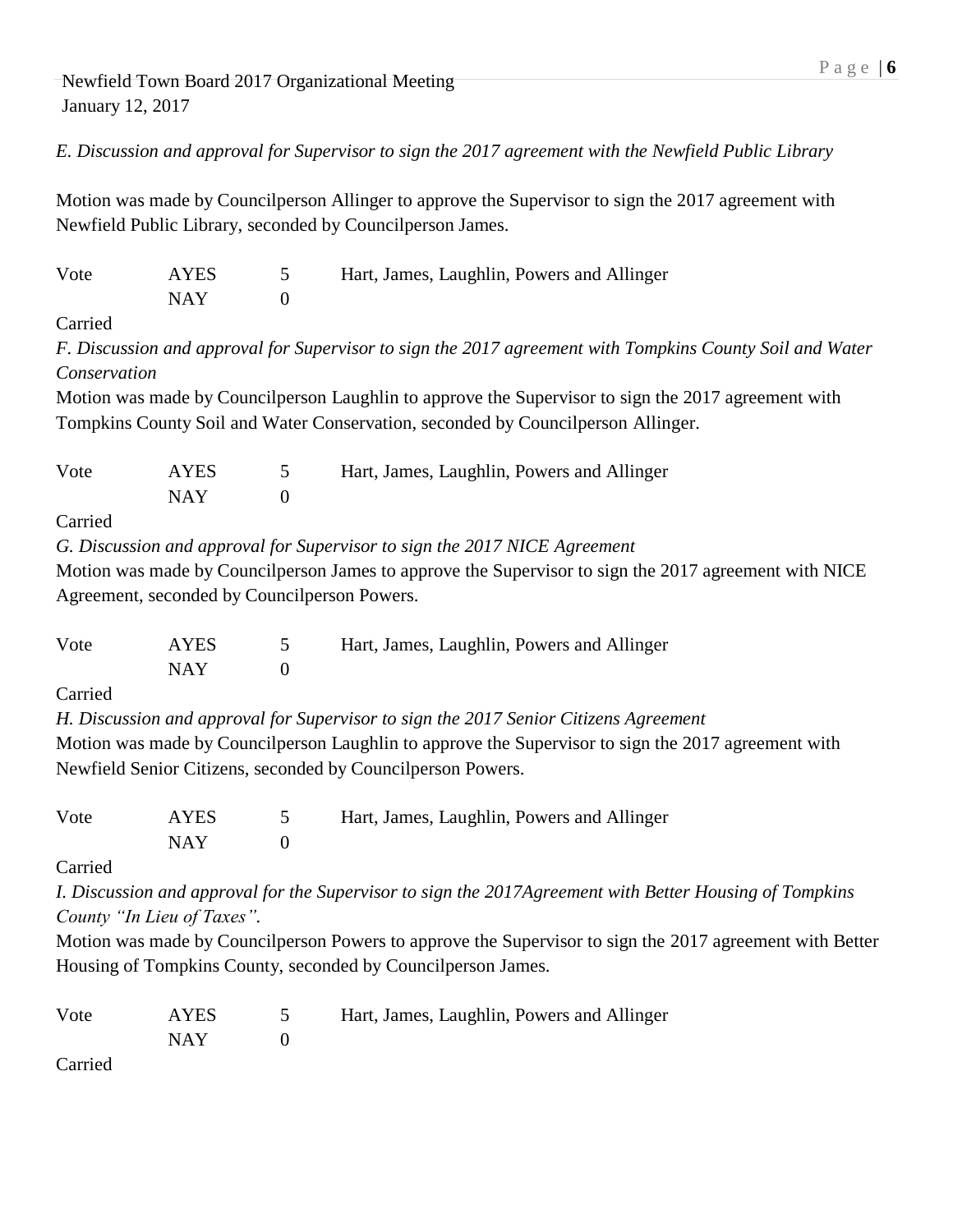*J. Discussion and approval for the Supervisor to sign the 2017 Agreement with Harris Beach PLLC and the Town of Newfield*

Motion was made by Councilperson Powers to approve the Supervisor to sign the 2017 agreement with Harris Beach PLLC, seconded by Councilperson Laughlin.

| Vote | <b>AYES</b> | Hart, James, Laughlin, Powers and Allinger |
|------|-------------|--------------------------------------------|
|      | NAY         |                                            |

Carried

*K. Discussion and action regarding Resolution No. 4-2017 Budget Modifications for the year 2016* **RESOLUTION NO. 4-2017**

**WHEREAS** at the request of the Town Bookkeeper the attached budget modifications are requested to be made.

**THEREFORE BE IT RESOLVED** upon agreement by the Town Supervisor and Town Board the following 2016 budget modifications are approved to be made.

Motion was made by Councilperson Powers to approve the 2016 budget modifications, seconded by Councilperson Allinger.

| Vote                          | <b>AYES</b> | Hart, James, Laughlin, Powers and Allinger |
|-------------------------------|-------------|--------------------------------------------|
|                               | NAY.        |                                            |
| $C$ <sub>amia</sub> $\lambda$ |             |                                            |

Carried

## **Old Business**

Update on Delaware River Solar Project

Supervisor Hart commented that he felt most aspects of this topic had been covered previously in the meeting.

## **Approval of the Payments of the December 2016 Bills and the January 2017 Bills.**

Motion was made by Councilperson Powers to approve the December 2016 and January 2017 payments, seconded by Councilperson James. The Board authorized the payments of the following amounts: December 2016(abstract 13)

| December 2010(abstract 19)   |              |
|------------------------------|--------------|
| General Fund                 | \$12,123.95  |
| <b>Recreation Fund</b>       | \$1,106.13   |
| <b>Highway Fund</b>          | \$101,250.22 |
| Street light Fund            | \$158.13     |
| Sewer Fund                   | \$2,036.02   |
| <b>Water District 1Fund</b>  | \$3,567.97   |
| <b>Water District 2 Fund</b> | \$1,291.51   |
| Capital Fund #2              | \$31,540.00  |
|                              |              |